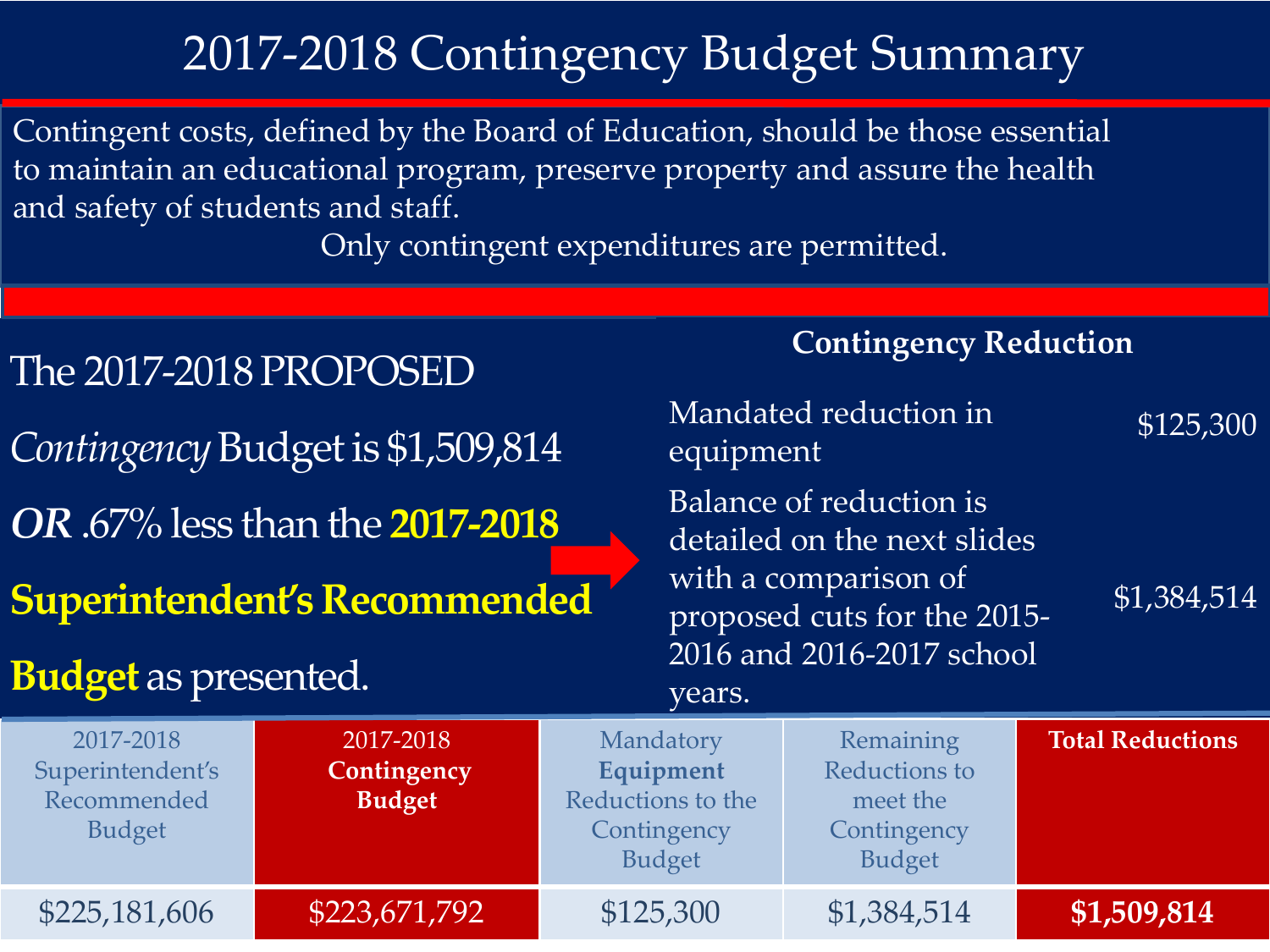## **CONTINGENCY BUDGET REDUCTIONS**

| 2015-2016                                  |           | 2016-2017                                      |                      | 2017-2018                                      |           |
|--------------------------------------------|-----------|------------------------------------------------|----------------------|------------------------------------------------|-----------|
| Equipment                                  | \$153,457 | Equipment                                      | \$322,772            | Equipment                                      | \$125,300 |
| <b>School Furniture</b>                    | \$45,000  | <b>School Furniture</b>                        | \$49,673             |                                                |           |
|                                            |           | Cafeteria upgrades<br><b>RCK &amp; ∏</b>       | \$150,000            | <b>General Construction</b><br><b>Supplies</b> | \$23,821  |
|                                            |           | <b>Capital Projects</b>                        | \$971,596            |                                                |           |
|                                            |           | <b>Special Projects</b>                        | \$36,000             |                                                |           |
| Teaching<br>Supplies                       | \$55,500  | <b>Teaching Supplies</b>                       | \$21,640             | Learning Materials-<br>Math & Science          | \$30,500  |
| <b>Library Books</b>                       | \$11,953  | <b>Library Books</b>                           | \$12,719             |                                                |           |
| Inter-scholastics<br>modified $&$ JV)      | \$373,016 | <b>Marching Band</b>                           | \$66,100             |                                                |           |
| Intramurals                                | \$26,000  | <b>Elementary Tutorial</b>                     | \$22,500             |                                                |           |
| Co-Curricular                              | \$200,500 | Co-Curricular/HS<br>Intramural                 | \$98,695             |                                                |           |
| Late Bus Runs                              | \$159,522 | <b>Field Trips</b>                             | \$133,524            | <b>Field Trips</b>                             | \$133,524 |
| <b>School Board</b><br>Association<br>Dues | \$11,200  | 20% of Textbook<br>20% of Math<br>Manipulative | \$25,105<br>\$16,695 | <b>Summer Scholars</b>                         | \$16,026  |
| Technology -<br><b>BOCES</b>               | \$160,000 | Technology - BOCES                             | \$20,256             | <b>BOCES - CTI slots</b>                       | \$103,600 |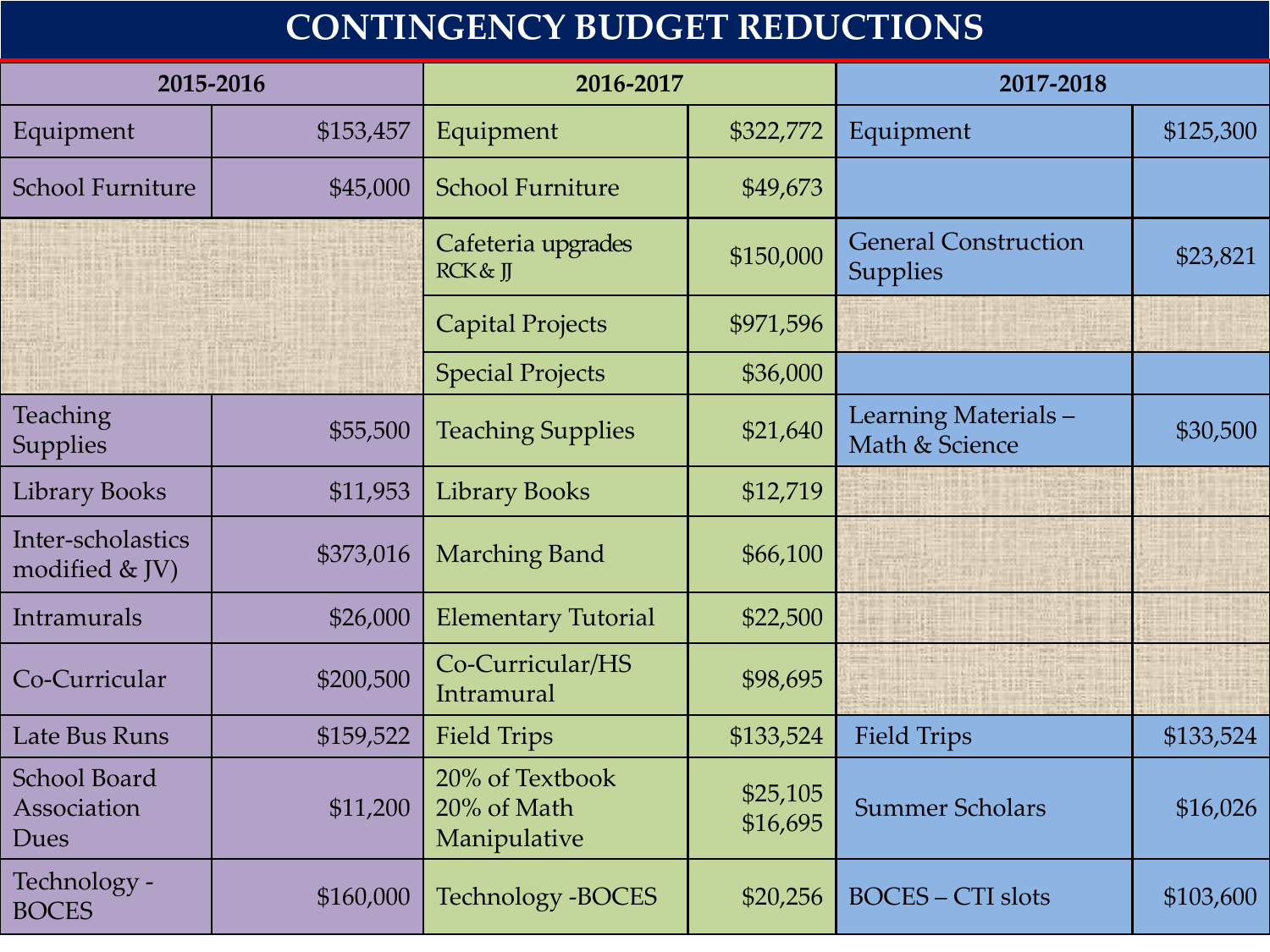## **CONTINGENCY BUDGET REDUCTIONS**

| 2015-2016                                    |           | 2016-2017                                                                                        |           | 2017-2018                                                                             |           |
|----------------------------------------------|-----------|--------------------------------------------------------------------------------------------------|-----------|---------------------------------------------------------------------------------------|-----------|
| Technology<br>Teacher (2.0)                  | \$200,580 | <b>Tech Integration</b><br>Teacher & Tech<br>Teacher $(2.0)$                                     | \$197,390 | Special<br>Education<br>Teacher (2)                                                   | \$205,030 |
| Guidance<br>Counselor (0.5)                  | \$60,831  | K-6 teachers<br>(4 positions of a<br>possible 14 within<br><b>WCT</b><br>Contract/Class<br>Size) | \$394,636 | K-6 teachers<br>(up to 6<br>positions within<br><b>WCT</b><br>Contract/Class<br>Size) | \$500,713 |
| Teacher<br>Professional<br>Development (1.6) | \$85,190  | <b>ENL</b> Teacher                                                                               | \$98,695  | <b>ENL Teacher</b>                                                                    | \$102,515 |
| <b>STEM Professional</b><br>Developer (1.0)  | \$100,290 | <b>Assistant Director</b><br>of Athletics                                                        | \$116,006 |                                                                                       |           |
| Clerical                                     | \$50,779  | Admin clerical<br>consolidation                                                                  | \$55,000  | <b>Teaching</b><br>Assistants (9)                                                     | \$268,785 |
| Maintenance<br>Mechanic                      | \$84,846  | Health Aid Typist                                                                                | \$47,874  |                                                                                       |           |
| Administrator                                | \$137,711 |                                                                                                  |           |                                                                                       |           |
| Custodian $-4$ <sup>th</sup><br>shift        | \$78,512  | Custodian $-4$ <sup>th</sup><br>shift                                                            | \$78,512  |                                                                                       |           |
| <b>Nurse</b>                                 | \$61,686  | Maker Spaces-<br>secondary                                                                       | \$150,000 |                                                                                       |           |